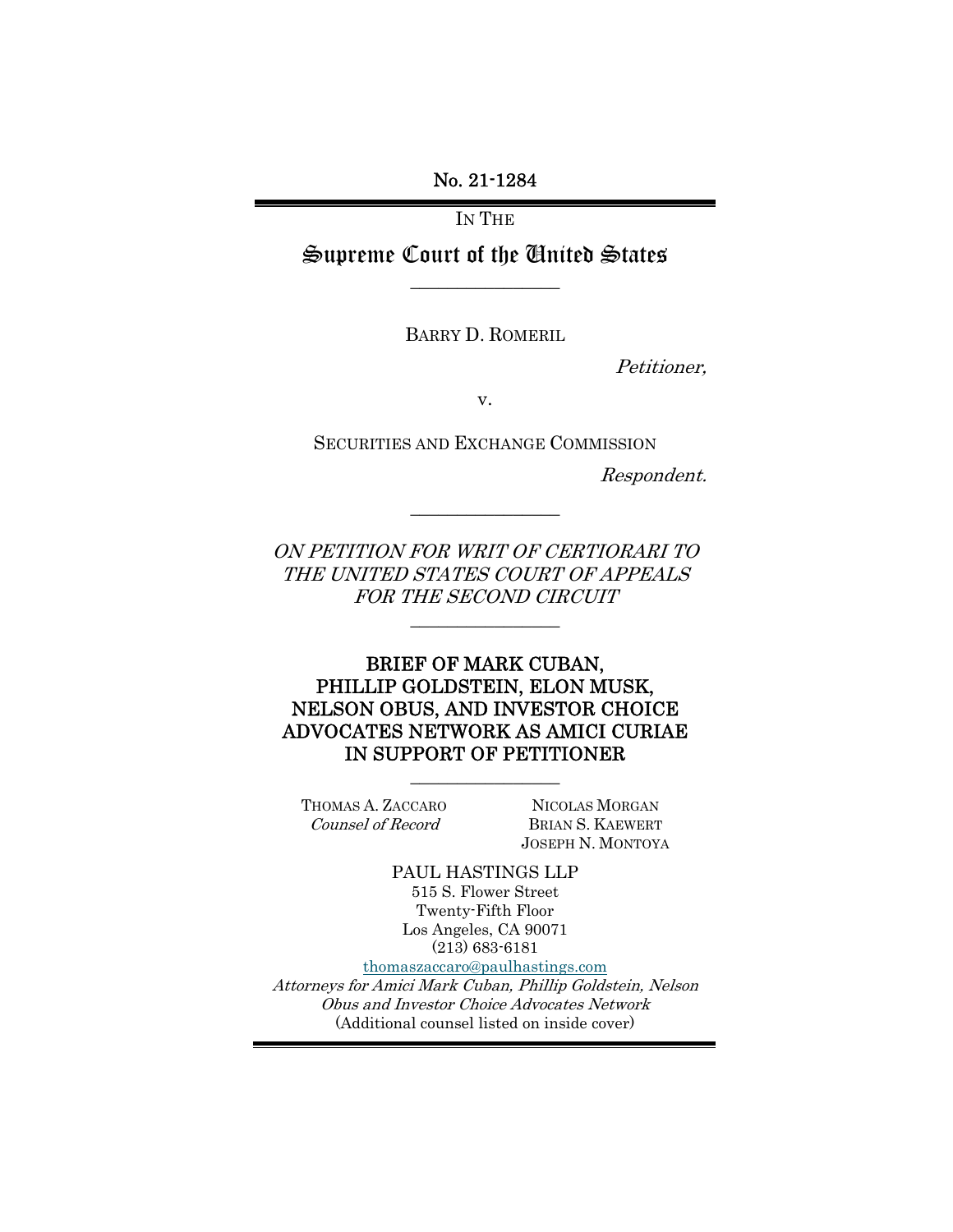ALEX SPIRO DEREK L. SHAFFER WILLIAM A. BURCK QUINN EMANUEL URQUHART & SULLIVAN LLP 51 Madison Avenue Twenty-Second Floor New York, NY 10010 (212) 849-7000 alexspiro@quinnemanuel.com Attorneys for Amicus Elon Musk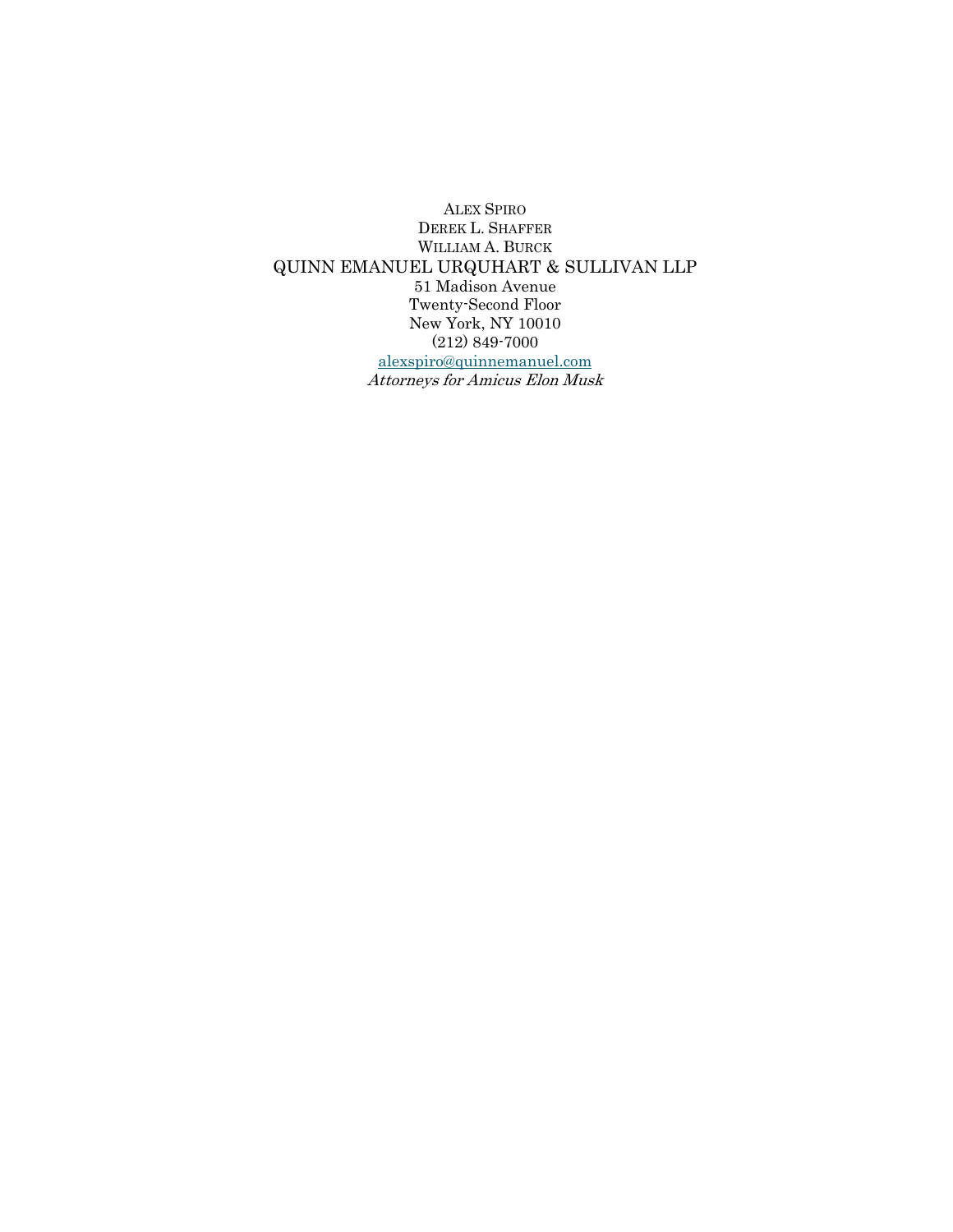# TABLE OF CONTENTS

-i-

|     | <b>IDENTITY AND INTEREST OF AMICI</b>                                    |  |
|-----|--------------------------------------------------------------------------|--|
|     |                                                                          |  |
|     |                                                                          |  |
|     |                                                                          |  |
| L.  | The SEC's Gag Orders Conceal                                             |  |
| H.  | The SEC's "Hobson's Choice"<br>Settlements Are No Substitute for         |  |
| Ш   | The SEC Demands Transparency<br>Regarding Settlements Between Private    |  |
| IV. | The SEC Is Not Infallible and Should<br>Welcome Exposure of Its Unproven |  |
|     |                                                                          |  |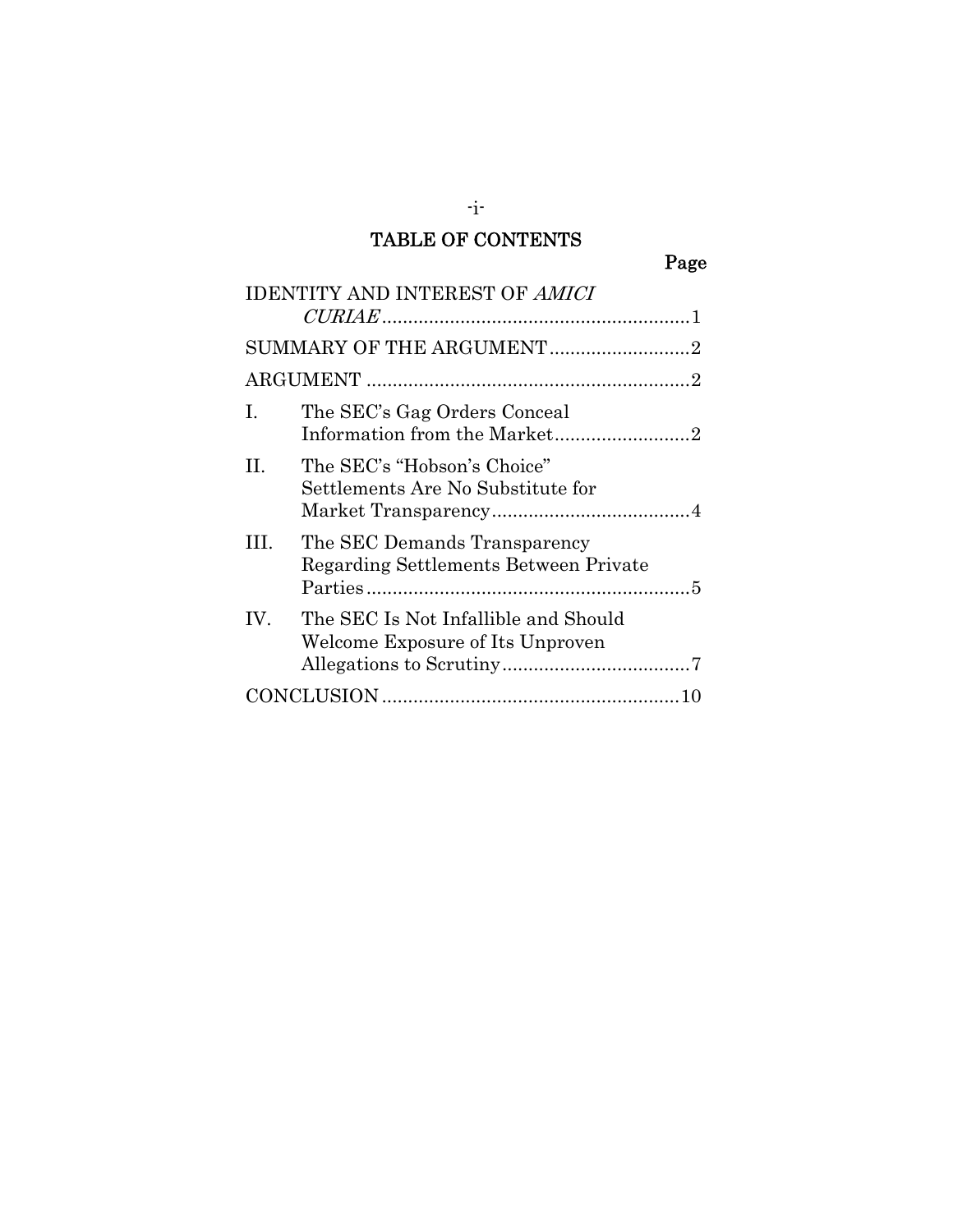# TABLE OF AUTHORITIES

-ii-

## CASES

| Abrams v. United States,                                                                                      |
|---------------------------------------------------------------------------------------------------------------|
| Berger v. United States,                                                                                      |
| Lorenzo v. SEC,                                                                                               |
| New York Times Co. v. Sullivan,                                                                               |
| S.E.C. v. Falstaff Brewing Corp.,                                                                             |
| S.E.C. v. Kirkland,<br>521 F. Supp. 2d 1281                                                                   |
| $S.E.C.$ v. $RPMInt$ <sup><math>\it{Int}</math><math>\it{Inc.}</math>,</sup>                                  |
| S.E.C. v. Yuen,<br>No. CV 03-4376 MRP, 2006<br>WL 1390837 (C.D. Cal. May 8, 2006),<br>aff'd, 272 F. App'x 615 |
| S.E.C. v. Yuen,<br>No. CV 03-4376MRP, 2006 WL                                                                 |
| SEC v. Tullos,<br>No. SACV 08-242-AG                                                                          |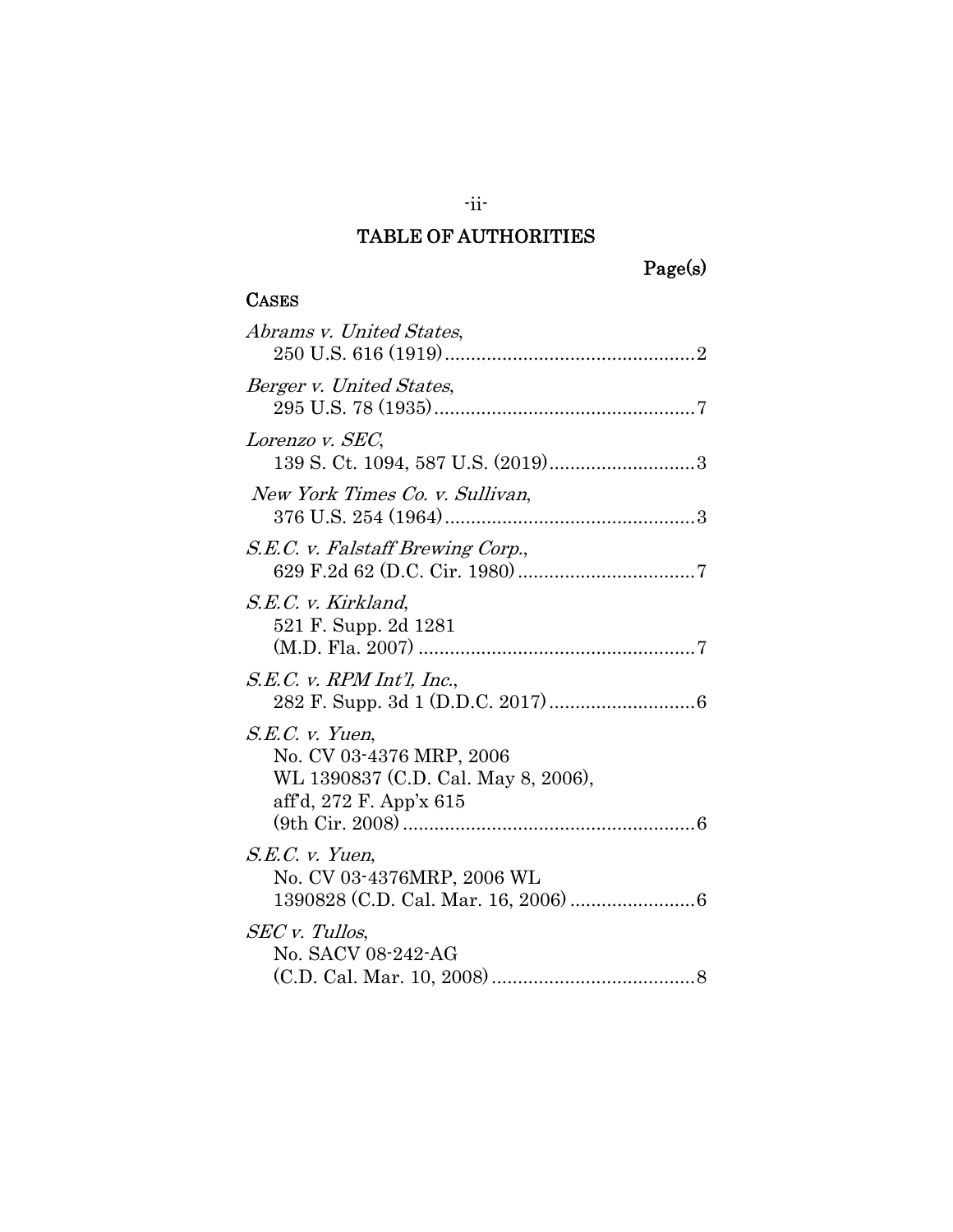-iii-

| <i>SEC v.</i> Tullos,    |  |
|--------------------------|--|
| No. SACV 08-242-CJC      |  |
|                          |  |
| United States v. Ruehle, |  |
| No. SACR 08-00139-CJC    |  |
|                          |  |

## **STATUTES**

| 15 U.S.C. |  |
|-----------|--|
|           |  |
|           |  |
|           |  |

# OTHER AUTHORITIES

| Arthur Levitt, Chairman, SEC,                  |
|------------------------------------------------|
| Prepared Remarks Before the                    |
| Economic Club of New York City,                |
| Quality Information: The Lifeblood             |
| of Our Markets (Oct. 18. 1999),                |
| https://www.sec.gov/news/speech/spe            |
|                                                |
| Center. for Capital Martkets,                  |
| Examining U.S. SEC Enforcement:                |
| Recommendations on Current                     |
| <i>Processors &amp; Practices</i> (July 2015), |
| https://www.centerforcapitalmarkets            |
| .com/wp-                                       |
| content/uploads/2015/07/021882 SE              |
|                                                |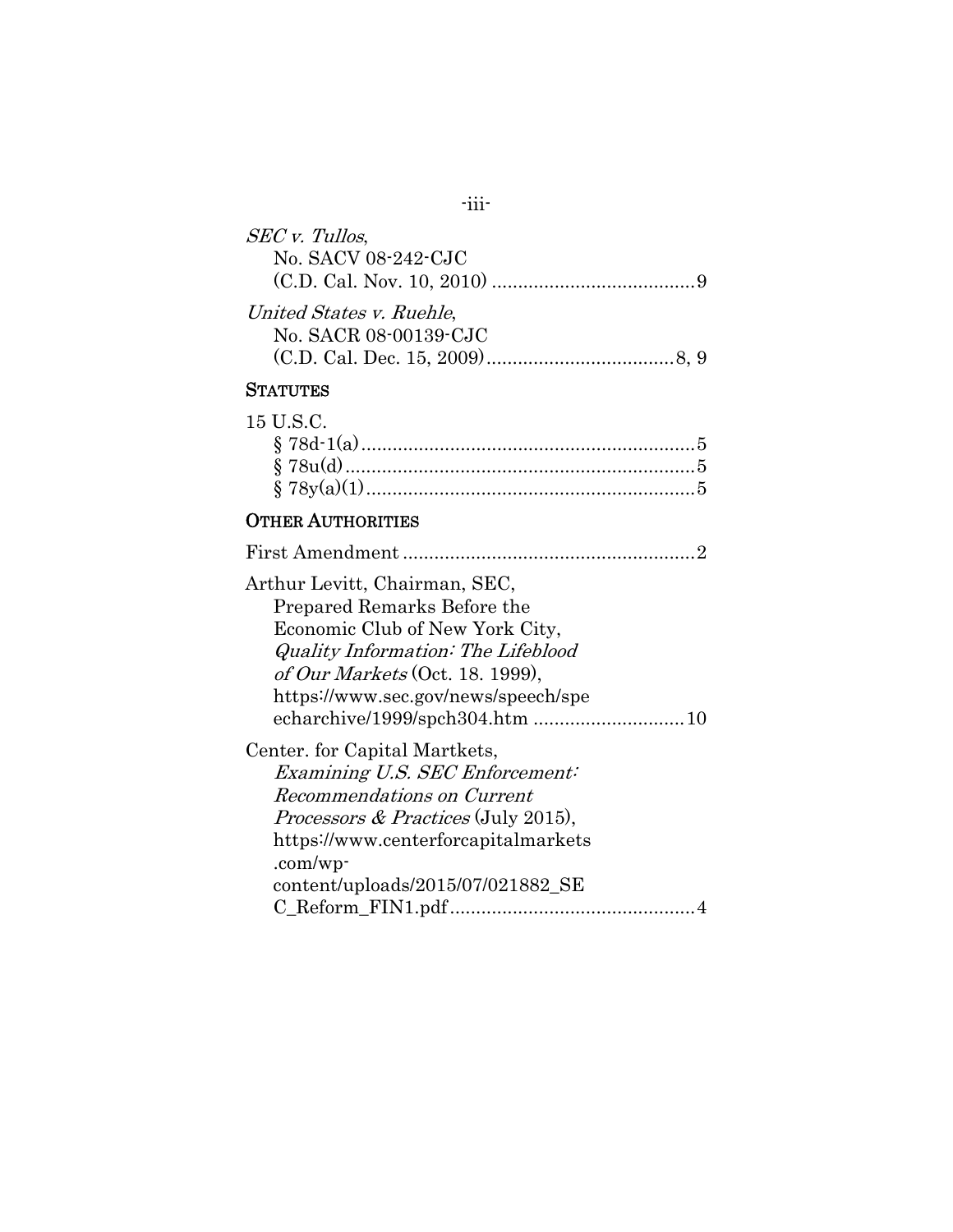| Gary Gensler, Chair, SEC, Prepared<br>Remarks at the Exchequer Club of<br>Washington, D.C., <i>Dynamic</i><br>Regulation for a Dynamic Society<br>(Jan. 19, 2022),<br>https://www.sec.gov/news/speech/gen<br>sler-dynamic-regulation-202201193                                                         |
|--------------------------------------------------------------------------------------------------------------------------------------------------------------------------------------------------------------------------------------------------------------------------------------------------------|
| Jeff Cox, Leon Cooperman: SEC insider<br>trading case was 'extraordinarily<br><i>abusive,</i> 'CNBC (May 30, 2017, 12:18<br>PM EDT) (estimating trial costs of<br>\$20 million in addition to other<br>indirect costs),<br>https://www.cnbc.com/2017/05/30/leo<br>n-cooperman-tells-cnbc-sec-case-was- |
| Louis Brandeis, Other People's Money                                                                                                                                                                                                                                                                   |
| SEC, Agency & Mission Information,<br>https://www.sec.gov/about/reports/se<br>c-fy2014-agency-mission-                                                                                                                                                                                                 |
|                                                                                                                                                                                                                                                                                                        |

-iv-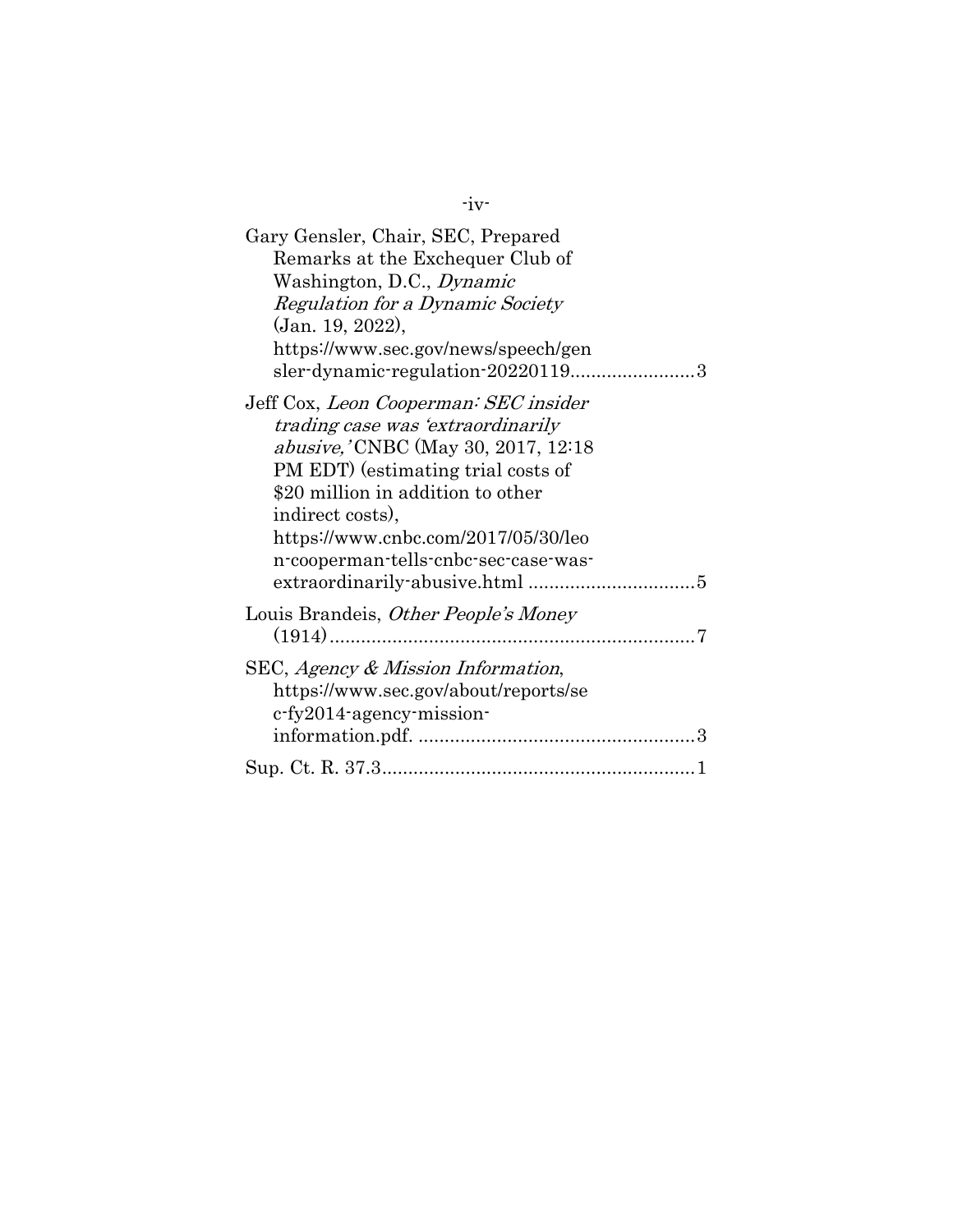#### IDENTITY AND INTEREST OF AMICI CURIAE<sup>1</sup>

Amici are Mark Cuban, Phillip Goldstein, Elon Musk, Nelson Obus, and Investor Choice Advocates Network ("ICAN"). Each of the individual amici is a sophisticated businessperson and investor who has publicly litigated against the United States Securities and Exchange Commission ("SEC"). ICAN is a nonprofit, public interest law firm working to expand access to markets by underrepresented investors and entrepreneurs. Amici have an interest in the outcome of this case because they believe it is important that the public and the market are able to learn of the merits – or lack thereof – of the SEC's claims against individuals or corporations as well as details about settlement negotiations. In other words, amici appreciate that, absent a compelling reason not present here, enforcement of a "gag order" regarding a settlement agreement between a litigant and the SEC is against public policy. As market participants and adverse parties to litigation with the SEC, amici have a particular interest in fostering the ability of settling defendants to comment on the SEC's unproven claims and the circumstances that such defendants assert caused them to settle.

<sup>1</sup> Pursuant to Supreme Court Rule 37.6, counsel for amici curiae states that no counsel for a party authored this brief in whole or in part, and no party or counsel for a party, or any other person other than *amici curiae* or its counsel, made a monetary contribution intended to fund the preparation or submission of this brief. The parties have filed blanket consents to the filing of amicus curiae briefs. See Sup. Ct. R. 37.3.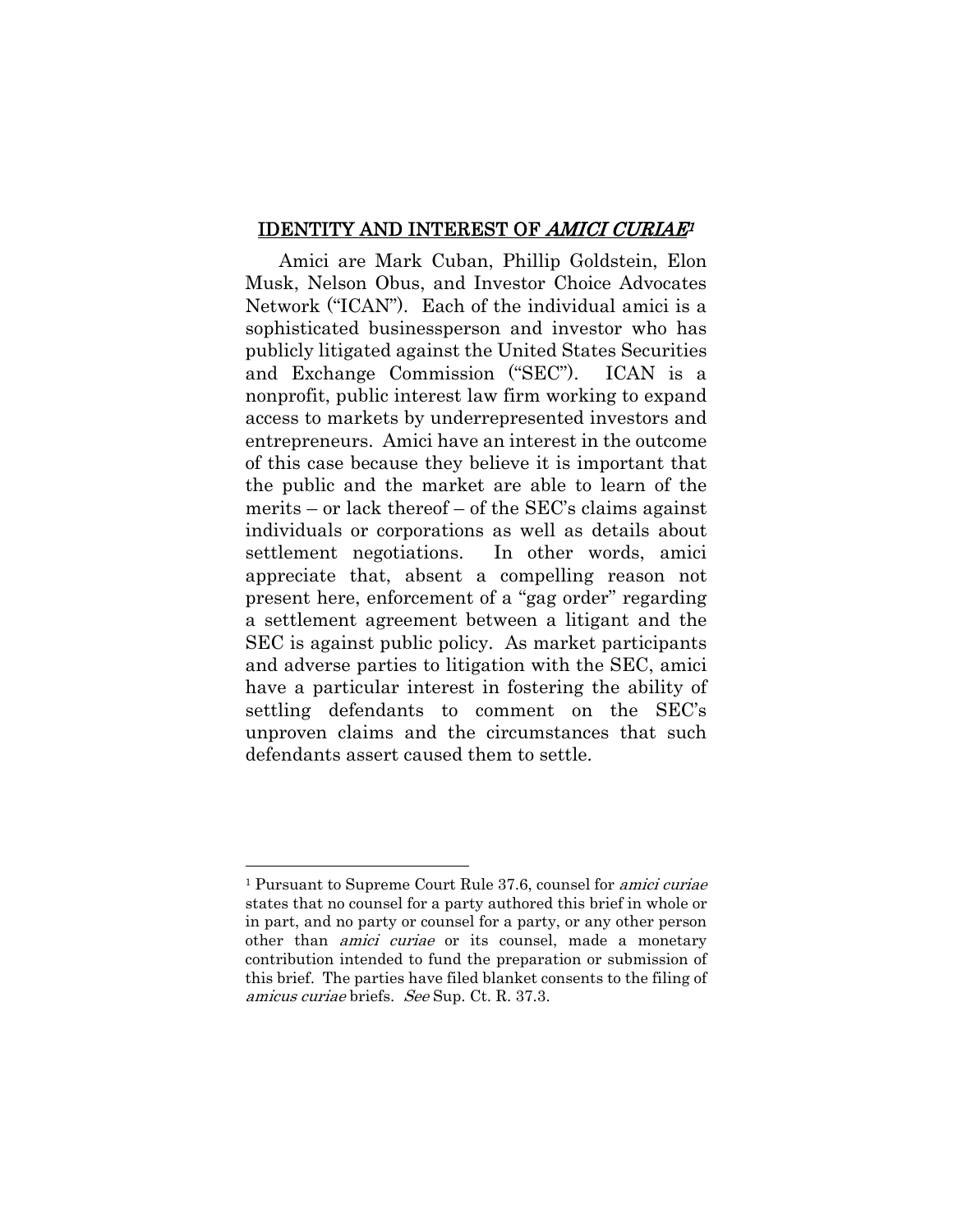#### SUMMARY OF THE ARGUMENT

The SEC's prohibition against settling defendants criticizing the SEC's unproven allegations raises important First Amendment and Due Process Clause issues, as noted by the Petitioner. Amici raise a complementary consideration warranting review: there is no compelling public policy reason to enforce SEC "gag orders" against defendants who settle with the SEC. In fact, the opposite is true. In the statutes and regulations the SEC is responsible for enforcing (and by its own actions, public statements, and admissions), the SEC requires full transparency and disclosure for the benefit of participants in securities markets. There is no compelling justification for the SEC to break from this responsibility and single out for concealment and opacity information from defendants who settle with the SEC. To the contrary, preventing these settling defendants from speaking freely deprives the securities markets of potentially material information and so may harm the very market participants for whose benefit the SEC pursues transparency and disclosure. These important additional considerations weigh in favor of granting the petition.

#### ARGUMENT

### I. The SEC's Gag Orders Conceal Information from the Market

The First Amendment fosters a "marketplace of ideas." See Holmes, J., dissenting and joined by Brandeis, J., in *Abrams v. United States*, 250 U.S. 616, 630 (1919) (". . . the best test of truth is the power of the thought to get itself accepted in the competition of the market  $\dots$  .") This "marketplace of ideas" is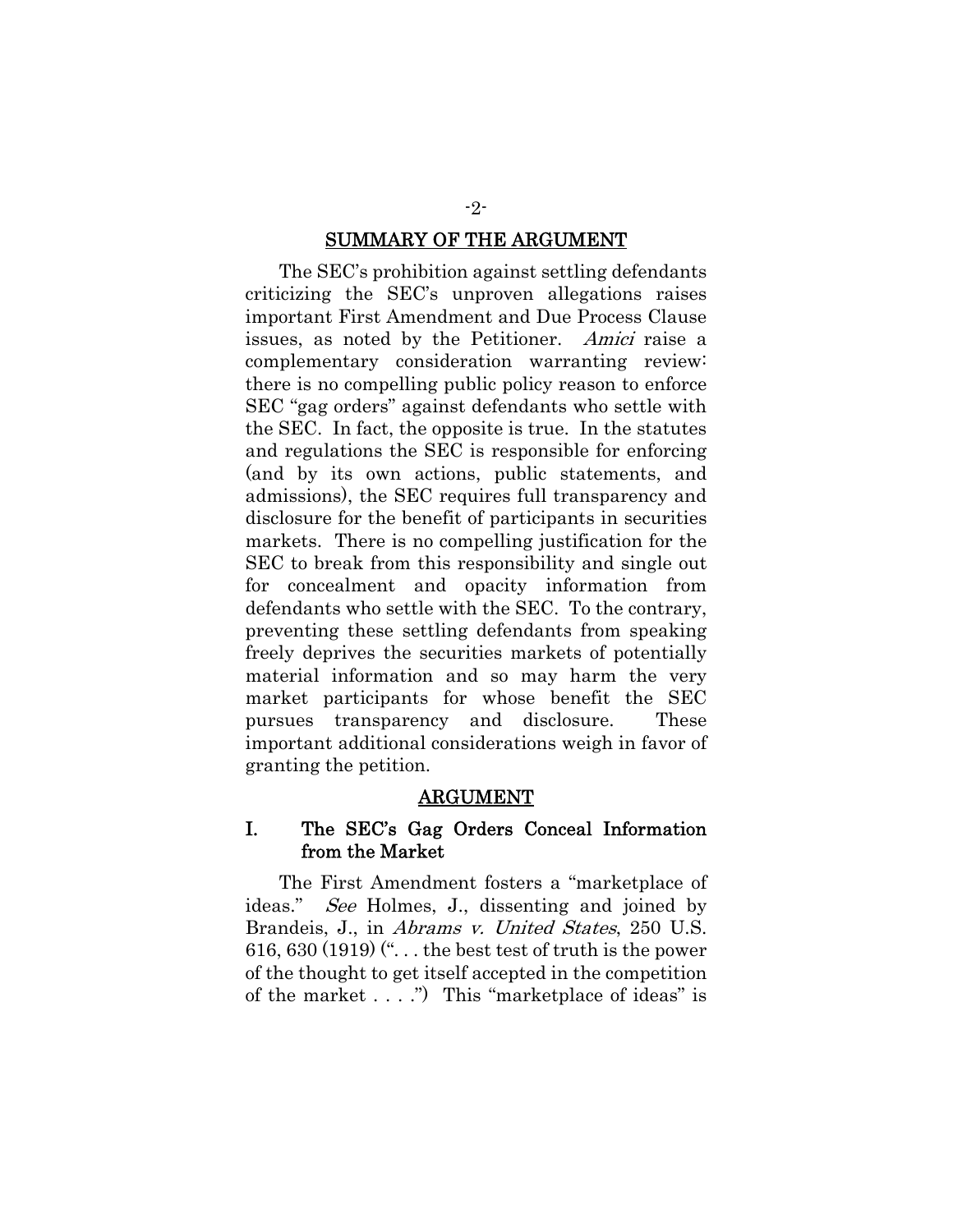particularly important when it involves criticism of government officials and perceived governmental overreaches. See, e.g., New York Times Co. v. Sullivan, 376 U.S. 254 (1964).

The SEC plays an important role in the "marketplace of ideas," and holds itself out as striving "to promote a market environment that is . . . characterized by transparency."2 In pursuit of transparency, the SEC regularly insists that market participants provide "full disclosure" and not remain silent when to do so would "make the statements made, in light of the circumstances under which they were made, not misleading..." *Lorenzo v. SEC*, 139 S. Ct. 1094, 1105 (2019).

In a recent speech, SEC Chair Gary Gensler tied the need for transparency to "lowering costs of intermediation for those who use capital – issuers – and those who own capital – investors. . . . If we can use our authorities to bring greater transparency and competition into that market, that helps . . . issuers and investors."3

However, the SEC's requirement of transparency and full disclosure for the benefit of market participants has one glaring exception highlighted by Petitioner's case. The SEC insists on concealing

 $\text{SEC}, \quad \text{Agency} \quad \& \quad \text{Mission} \quad \text{Information},$ https://www.sec.gov/about/reports/sec-fy2014-agency-missioninformation.pdf.

<sup>3</sup> Gary Gensler, Chair, SEC, Prepared Remarks at the Exchequer Club of Washington, D.C., Dynamic Regulation for a Dynamic Society (Jan. 19, 2022), https://www.sec.gov/news/speech/gensler-dynamic-regulation-20220119.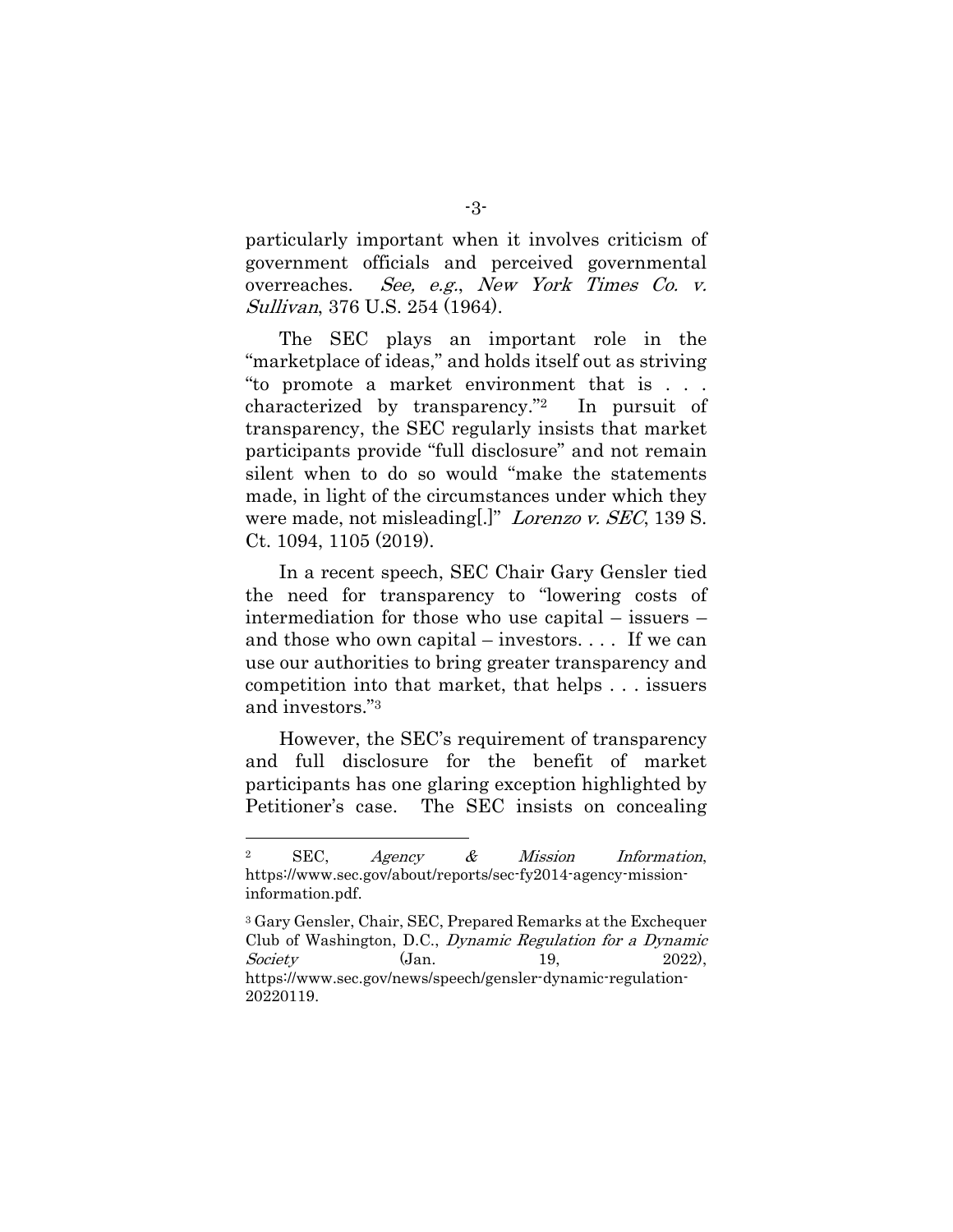truthful information from the market when that information casts the SEC's own unproven allegations or its prosecutorial misconduct in a negative light. The SEC's insistence on secrecy in connection with its settlements serves no compelling purpose, runs contrary to the SEC's mission, and harms the very markets the SEC is charged with protecting.

### II. The SEC's "Hobson's Choice" Settlements Are No Substitute for Market Transparency

The SEC may contend that all relevant information about settled enforcement matters is available from the SEC's complaint, judgment, and press release. However, the manner in which most SEC actions reach settlement suggests that the SEC's unproven charging document rarely, if ever, contains all information material to investors and the public. The "Hobson's Choice" nature of most SEC settlements stifles the "marketplace of ideas" and denies the financial markets and the general public potentially useful information from the SEC's litigation opponents.

According to one 2015 study, the average cost for companies to respond to an SEC formal investigation – prior to the filing of any litigation – was more than \$4 million.<sup>4</sup> Following investigation, the SEC may elect to pursue targets through its administrative hearing process, in federal court, or both, which

Center. for Capital Martkets, Examining U.S. SEC Enforcement: Recommendations on Current Processors & Practices (July 2015), https://www.centerforcapitalmarkets.com/wpcontent/uploads/2015/07/021882\_SEC\_Reform\_FIN1.pdf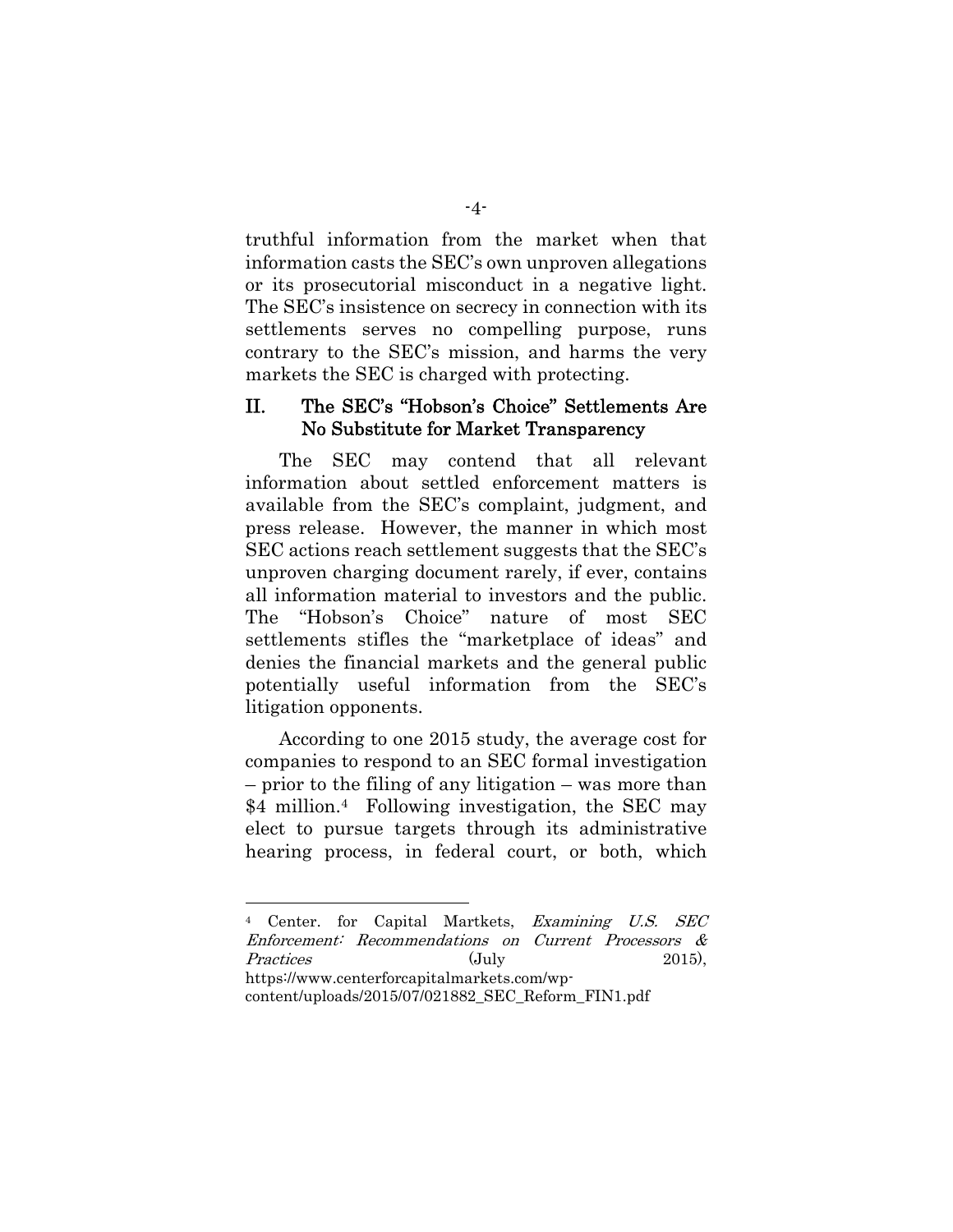results in formidable costs and may take years to resolve. 15 U.S.C.  $\S$  78d-1(a), 78u(d), and 78y(a)(1).

Under these circumstances, most defendants have no choice but to settle – not necessarily because they concede the accuracy of the SEC's allegations, but rather because the legal cost to resist an opponent having virtually unlimited resources would be financially ruinous and would inflict enormous reputational damage. The direct and indirect cost of litigating against the SEC has motivated even defendants with substantial resources to settle rather than go to trial for an adjudication of the SEC's allegations.5 As a result, settlements do not represent findings of fact at the end of an adversarial process. Instead, settlements often represent a begrudging alternative to a battle of attrition described by one settling defendant as "totally abusive."6

If for no other reason than market transparency, it is against public policy for the SEC to prohibit frank discussion by litigation opponents who settle in the face of a process few can afford to endure.

### III. The SEC Demands Transparency Regarding Settlements Between Private Parties

While the SEC prevents those who settle with it from publicly speaking negatively about their settlements, it simultaneously chastises other

<sup>5</sup> See Jeff Cox, Leon Cooperman: SEC insider trading case was 'extraordinarily abusive,' CNBC (May 30, 2017, 12:18 PM EDT) (estimating trial costs of \$20 million in addition to other indirect costs), https://www.cnbc.com/2017/05/30/leon-cooperman-tellscnbc-sec-case-was-extraordinarily-abusive.html.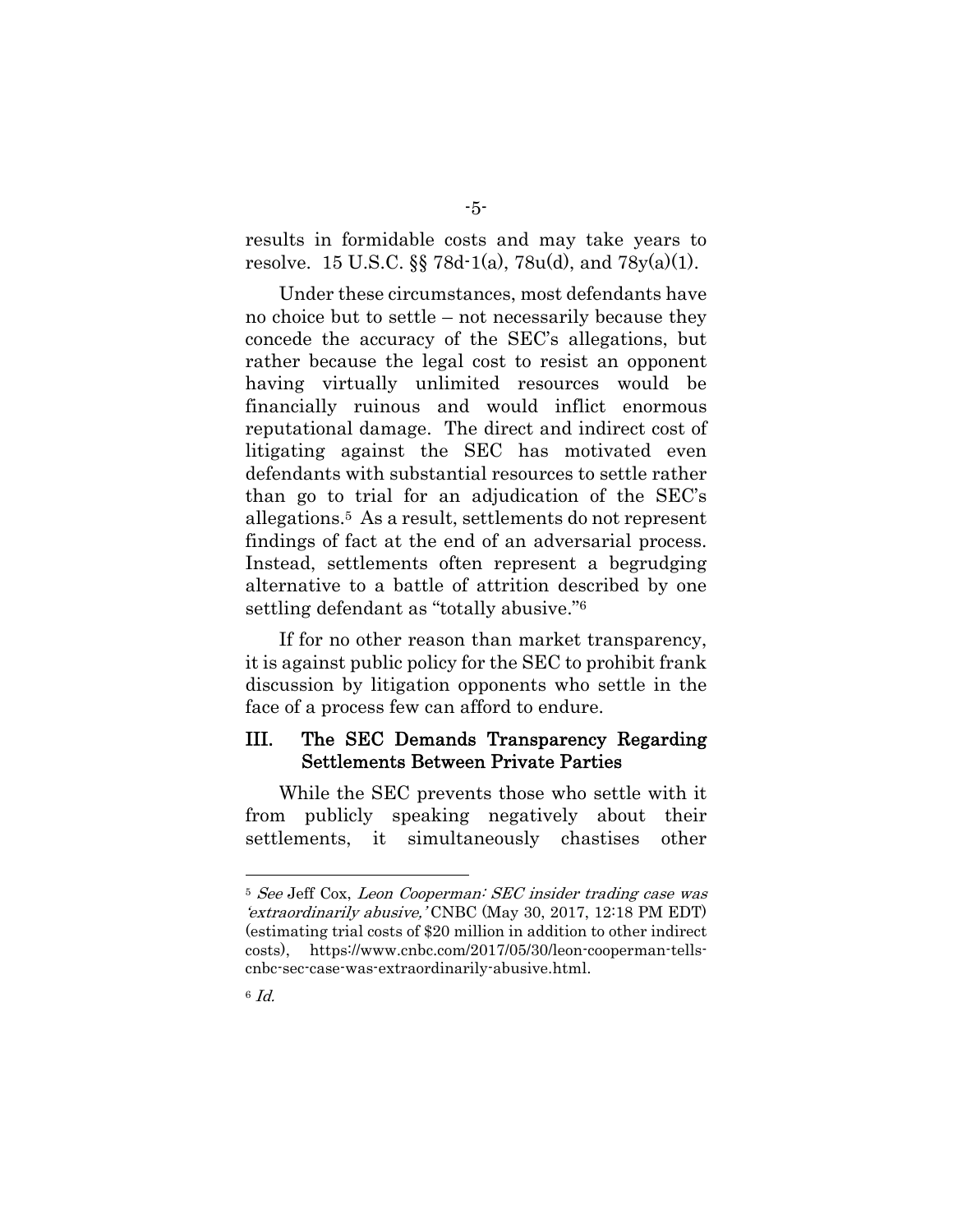litigants for failing to disclose enough information about their litigation and settlements.

Take, for example, the case of S.E.C. v. Yuen, No. CV 03-4376MRP (PLAX), 2006 WL 1390828 (C.D. Cal. Mar. 16, 2006). There, the SEC charged Henry Yuen, the CEO of a public company, with securities fraud and other violations of the federal securities laws. Id., at \*1. The SEC alleged that Yuen acted wrongfully in failing to disclose sufficient detail about his company's settlement negotiations and settlement agreement with an opponent in litigation, thus misleading the investing public.  $Id$ , at \*30. As a result of these actions, Yuen received a permanent officer and director bar and was required to disgorge more than \$10 million and pay a civil penalty of more than \$10 million. *S.E.C. v. Yuen*, No. CV 03-4376 MRP (PLAX), 2006 WL 1390837, at \*2 (C.D. Cal. May 8, 2006), aff'd, 272 F. App'x 615 (9th Cir. 2008).

But consider the circumstances if Yuen had, instead of settling with a private party, entered into a settlement with the SEC. In that case, he would have been barred from providing any information to the investing public regarding the settlement critical of the SEC's allegations, even if that information was truthful and material to investors.

And *Yuen* is not unique. The SEC regularly brings enforcement actions against individuals and companies based, at least in part, on their failure to provide the investing public with sufficient information about their settlements or litigation. See, e.g., S.E.C. v. RPM Int'l, Inc., 282 F. Supp. 3d 1, 28 (D.D.C. 2017) (failing to disclose submission of settlement offer); *S.E.C. v. Kirkland*, 521 F. Supp. 2d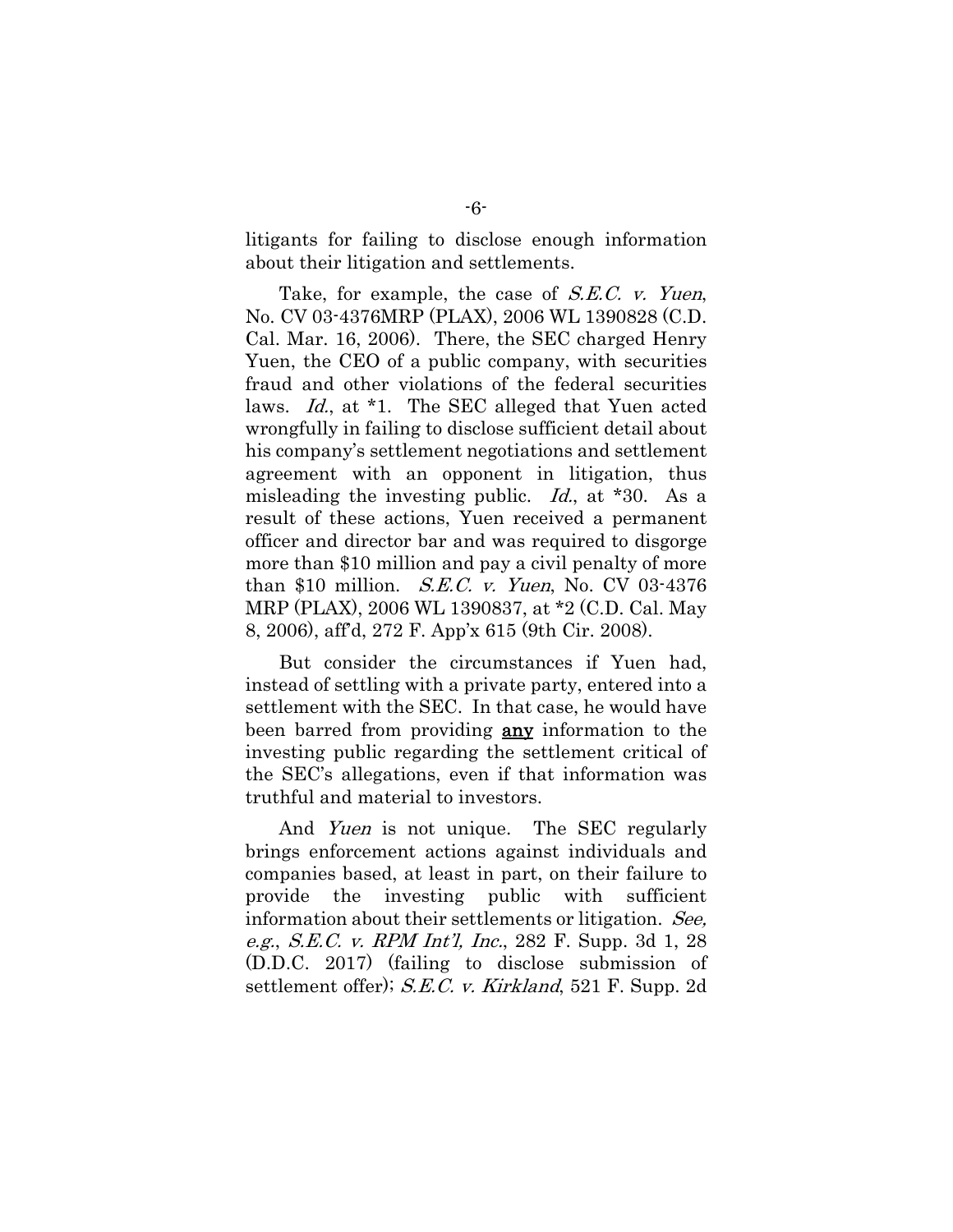1281, 1303 (M.D. Fla. 2007) (failing to disclose litigation history); S.E.C. v. Falstaff Brewing Corp., 629 F.2d 62, 73 (D.C. Cir. 1980) (failing to provide sufficient detail regarding litigation). The SEC would prohibit each of these disclosures if it reflected negatively on the SEC's allegations in a settled enforcement action.

In essence, the SEC requires the withholding of information from the investing public when the SEC is involved in a case, but condemns such withholding in many other circumstances. The same reasons the SEC cites in support of its cases compelling private parties to disclose aspects of private litigation and settlements weigh in favor of permitting those who settle with the SEC to provide information to the investing public about their settlements with the SEC.

### IV. The SEC Is Not Infallible and Should Welcome Exposure of Its Unproven Allegations to Scrutiny

"Sunlight is said to be the best of disinfectants."7 Like any organization, the SEC is capable of error. But unlike many organizations over which the SEC has considerable authority, the SEC is a federal government agency "whose interest . . . is not that it shall win a case, but that justice shall be done." Berger v. United States, 295 U.S. 78, 88 (1935). The SEC should welcome scrutiny of its allegations, particularly unproven allegations in settled cases, to ensure that justice is done and any shortcomings in its cases are publicly aired.

<sup>7</sup> Louis Brandeis, Other People's Money (1914).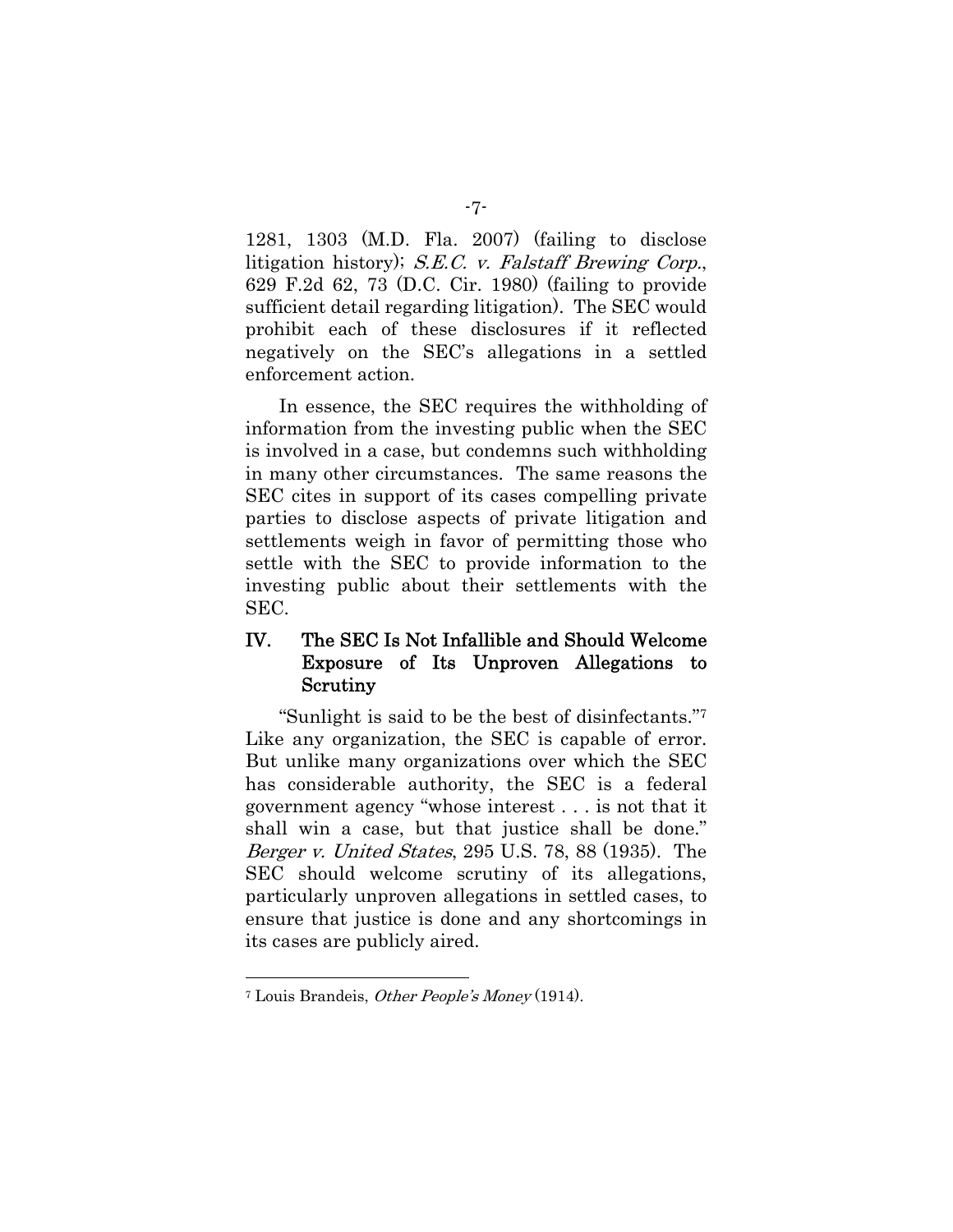An extreme example of injustice demonstrates the point. In a now infamous case involving allegations of options backdating at a public technology company, the SEC secured settlements against the company and several of its employees. In one such settlement in March 2008, the SEC obtained a judgment requiring payment of \$1.4 million in penalties and disgorgement from the company's vice president of human resources. J., *SEC v. Tullos*, No. SACV 08-242-AG (MLGx) (C.D. Cal. Mar. 10, 2008), ECF No. 6.

The March 2008 settlement was subject to the SEC's gag order, and so the settling defendant was not free to speak about the reasons she settled, the weaknesses in the SEC's case, or the ambiguous nature of the legal theory at issue.

In the meantime, a parallel criminal case proceeded to trial against other defendants. But before that trial concluded, the district court judge presiding over both the civil SEC and criminal cases made a stunning announcement from the bench. Based on findings of egregious prosecutorial conduct, the judge dismissed the criminal cases. The judge cited, among other things, that the defendant who settled with the SEC met with the government "on 26 separate occasions and [the government] subjected her to grueling interrogation during which the government interjected its views of the evidence and, at least on one occasion, told her that she would not receive the benefits of cooperation unless she testified differently than she had initially in an earlier session." (Tr. of Proceedings at 5196-97, United States v. Ruehle, No. SACR 08-00139-CJC (C.D. Cal. Dec. 15, 2009).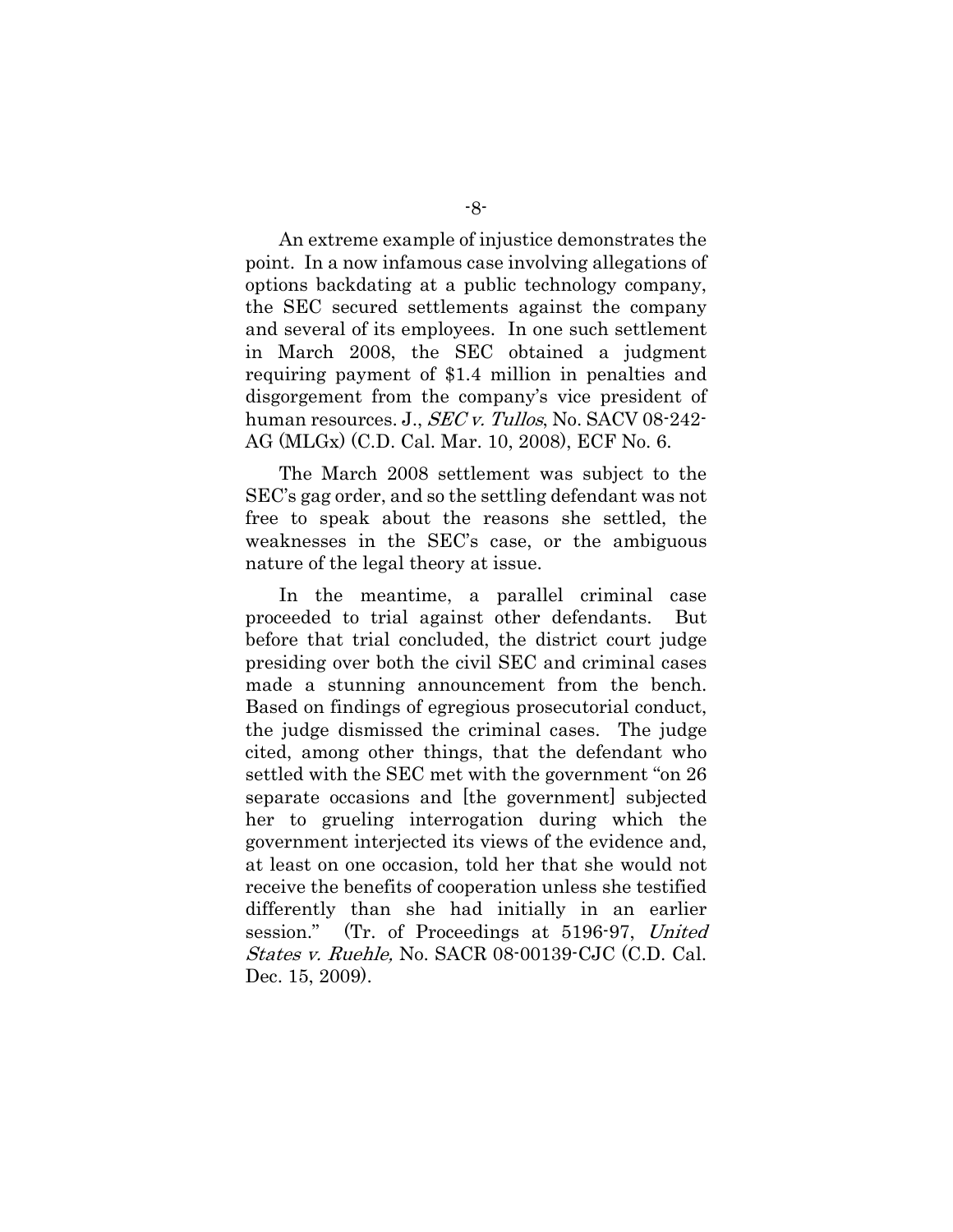Based on these and other findings of prosecutorial misconduct, the judge dismissed the criminal cases and "discourage[d] the SEC from proceeding further with the case. . . . The accounting standards and guidelines were not clear, and there was considerable debate in the high-tech industry as to the proper accounting treatment for stock option grants." Id. at 5201.

Nearly a year after the judge's actions, the SEC revised its settlement with the defendant, eliminating the \$1.4 million in penalties and disgorgement. Am. Final J., SEC v. Tullos, No. SACV 08-242-CJC (MLGx) (C.D. Cal. Nov. 10, 2010), ECF No. 11.

From the time of the initial settlement and imposition of a gag order in March 2008 to the December 2009 hearing at which the judge revealed the prosecutorial misconduct, the settling defendants kept mum as the SEC demanded. They did not talk about the formidable amount of time, energy, and expense necessary to litigate against the SEC, or the unclear accounting standards at issue, or the pressure exerted by government attorneys to testify in a certain way, or defenses and exculpatory facts they would have asserted had they not settled. Moreover, if the judge presiding over the parallel proceedings had not uncovered the prosecutorial misconduct, the public never would have learned of the troublesome issues with the SEC's case.

All of this is of course immensely important to settling defendants such as the Petitioner in this case. But full and frank discussion about SEC enforcement actions is also important to the general public and particularly to those with a connection to the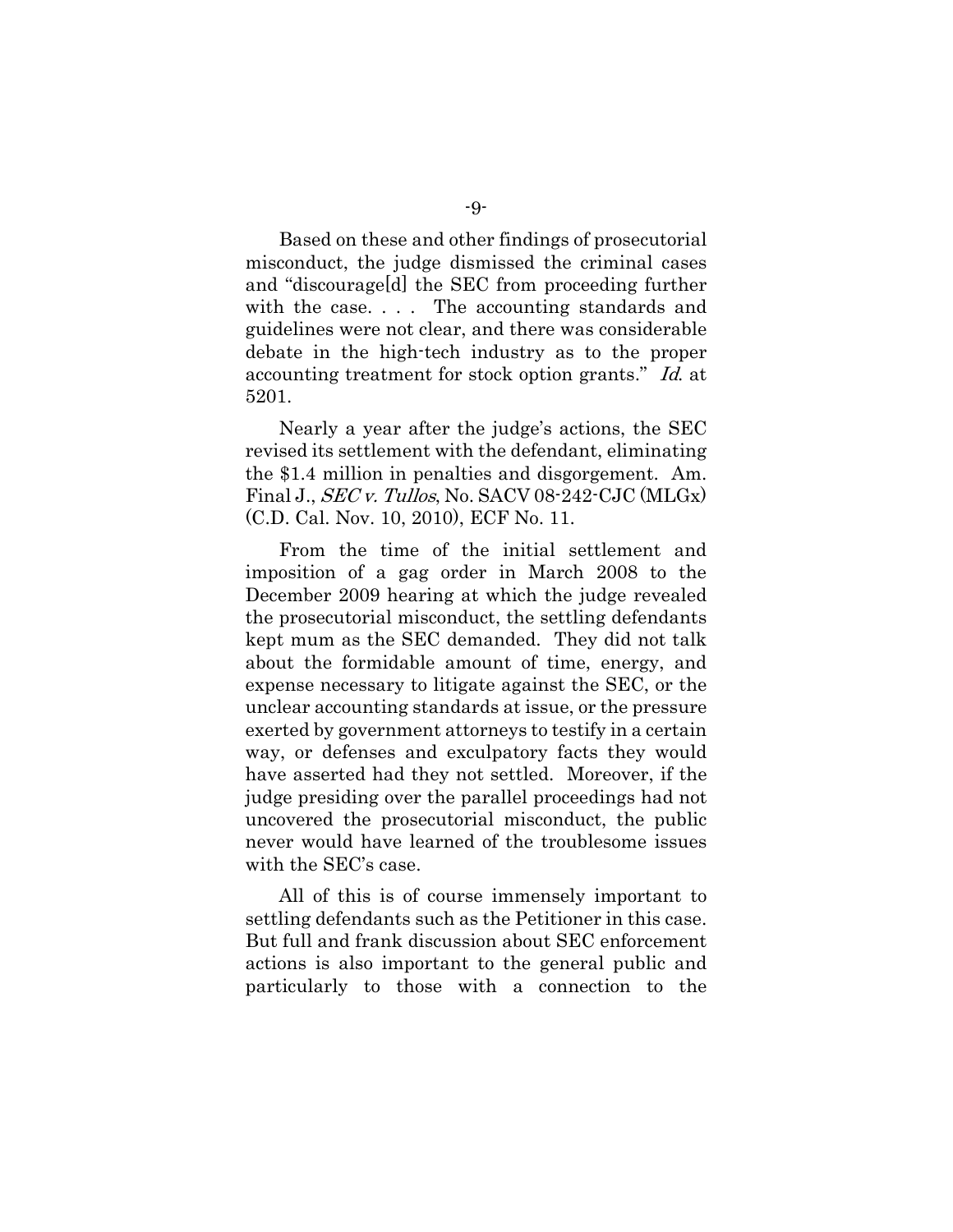securities markets. As then-SEC Chair Arthur Levitt said in a 1999 speech to the Economic Club of New York, "Quality information is the lifeblood of strong, vibrant markets. Without it, investor confidence erodes. Liquidity dries up. Fair and efficient markets simply cease to exist."8 Rather than impeding the flow of information about its unproven allegations as it does with settlement gag orders, the SEC should be barred from discouraging full, frank, public discussion.

#### **CONCLUSION**

The petition for a writ of certiorari should be granted.

April 22, 2022

 $\overline{a}$ 

Respectfully Submitted,'

THOMAS A. ZACCARO Counsel of Record NICOLAS MORGAN BRIAN S. KAEWERT JOSEPH N. MONTOYA PAUL HASTINGS LLP 515 S. Flower Street Twenty-Fifth Floor Los Angeles, CA 90071

<sup>8</sup> Arthur Levitt, Chairman, SEC, Prepared Remarks Before the Economic Club of New York City, Quality Information: The Lifeblood of Our Markets (Oct. 18, 1999), https://www.sec.gov/news/speech/speecharchive/1999/spch304.h tm